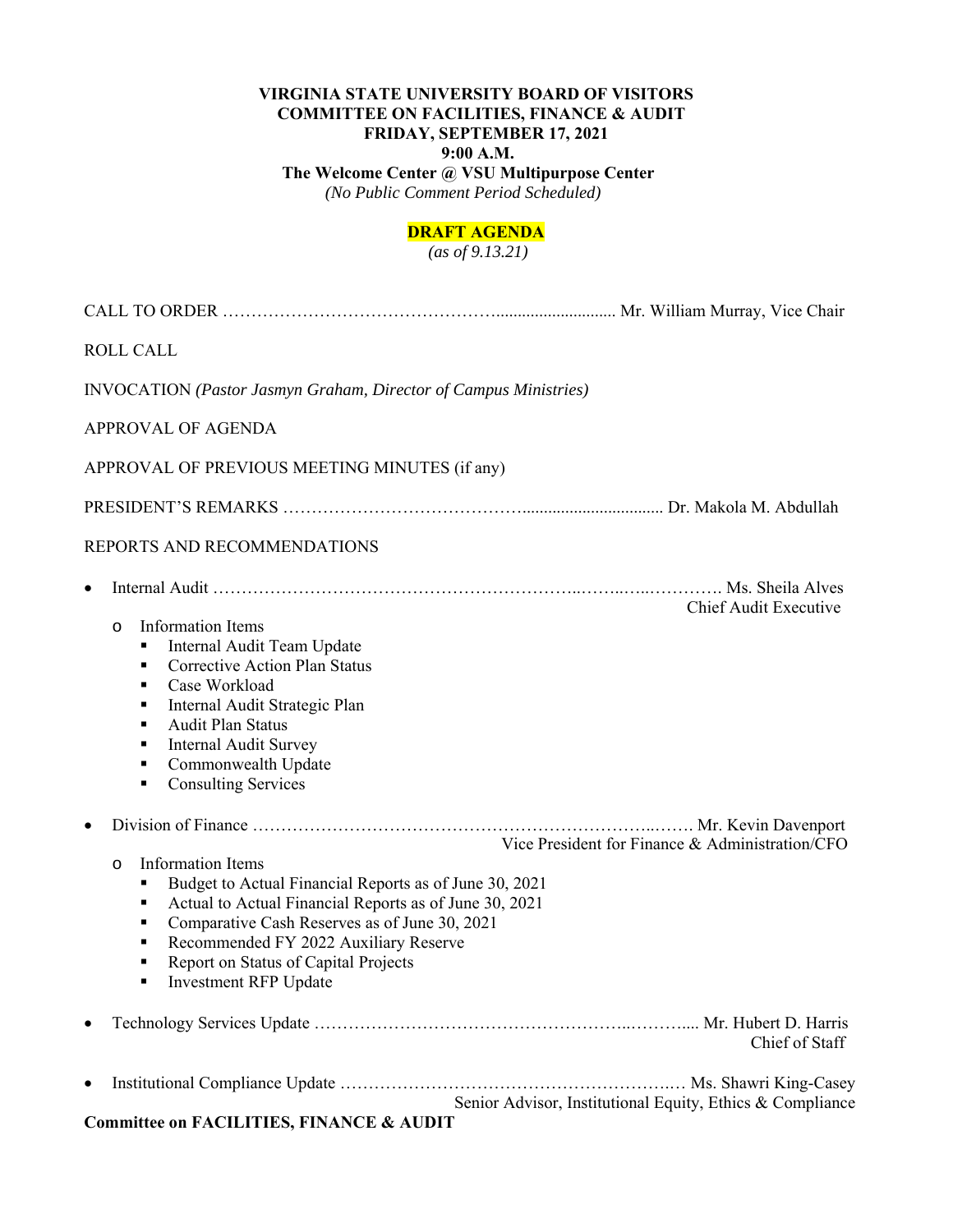**Friday, September 17, 2021 Page 2** 

CLOSED SESSION

OTHER BUSINESS

#### ADJOURNMENT

*\*\*All start times for committees are approximate. Meetings may begin either before or after the posted approximate start time as committee members are ready to proceed. Meetings may also end either before or after the posted time. The Board reserves the right to change its schedule as needed.*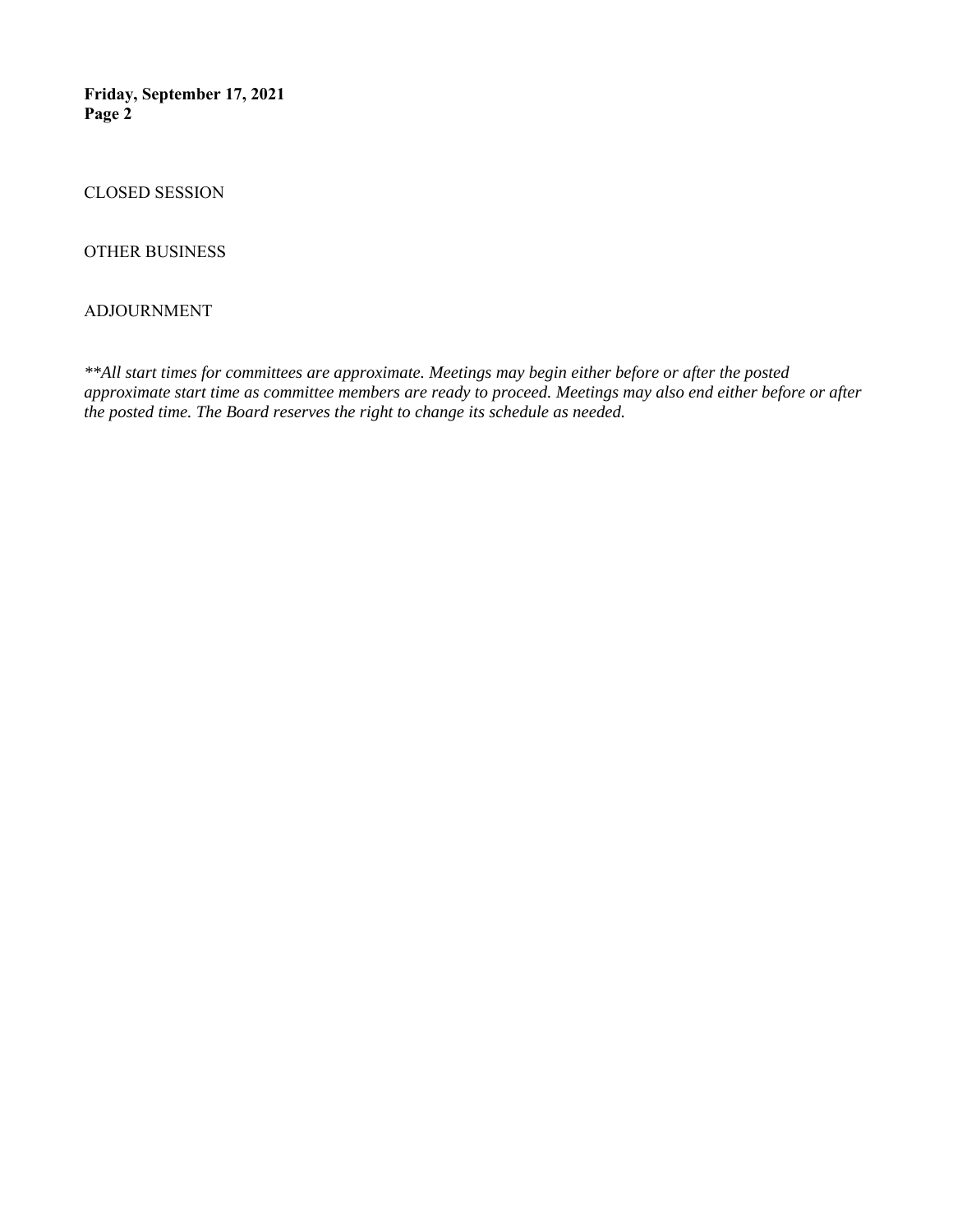### **VIRGINIA STATE UNIVERSITY BOARD OF VISITORS FACILITIES, FINANCE AND AUDIT COMMITTEE MEETING MINUTES September 17, 2021**

#### **CALL TO ORDER**

Dr. Valerie Brown, Rector, called the Facilities, Finance and Audit Committee meeting to order at approximately 9:00 a.m. in the VSU Welcome Center. Rector Brown called the meeting to order in the absence of the chair, Mr. James Stegmaier who is unable to participate due to health challenges. Rector Brown announced that at today's meeting, the committee will select a Vice Chair who will act in the Chair's absence.

**ROLL CALL** A quorum was present.

**Committee Members Present:** Mr. Jay Stegmaier, Chair (absent) Mr. William Murray, Vice Chair Mr. Michael Flemming Mr. Raul Herrera Mr. Charlie Hill (electronic participation) Mr. Jon Moore Mr. Wayne Turnage (electronic participation) Dr. Valerie Brown, Rector (ex-officio)

**Others Board Members Present:** Mr. Glenn Sessoms Ms. Pamela Currey Dr. Christine Darden Ms. Shavonne Gordon

**Administration Present:** Makola M. Abdullah, Ph.D., President Dr. Donald Palm, Senior Vice President/Provost Kevin Davenport, Vice President, Finance/Administration/CFO Sheila Alves, Chief Audit Executive Tonya S. Hall, Vice President, External Affairs Hubert Harris, Chief of Staff Tanya Simmons, Human Resources Maurion Edwards, CIO/Technology Services David Bragg, Chief of VSU Police Dept. Shawri King-Casey, Senior Advisor, EEC Alexis Brooks-Walter, Asst. Vice Provost, Enrollment Dr. Gwendolyn Dandridge, Interim Director, Communications Dr. Annie C. Redd, Special Asst. to President/Board Liaison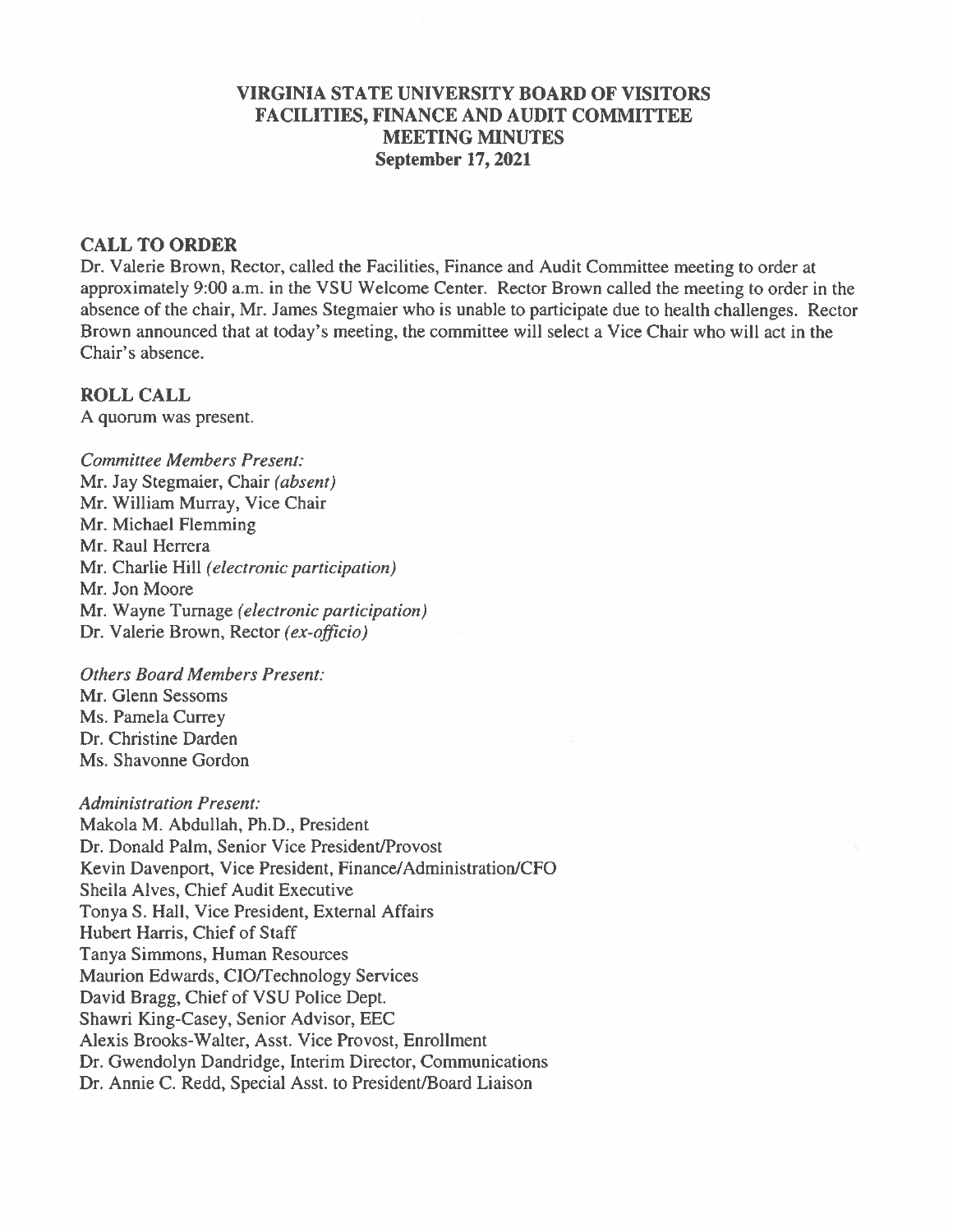### **Facilities, Finance & Audit Committee September 17, 2021** Page 2

**Legal Counsel Present:** Cynthia Norwood, Assistant Attorney General Deborah Love, Senior Assistant Attorney General

**Others Present:** Yourdonus James, Director, Conference Center Benjamin Houck, Finance Adrian Petway, Budget Office Brenda Stith-Finch, Chair, VSU Foundation Board Pastor Jasmyn Graham, VSU Campus Ministries **Creasy McQueen, Campus Ministries** Christopher Henry, Technology Services Corey King, Technology Services Maurion Edwards, Technology Services

The following Board members participated by electronic means from remote locations identified below. The Board members participated by Cisco WebEx virtual meeting.

- Mr. Hill located in Hampton, VA; unable to attend due to personal reasons due to a conflict.
- Mr. Turnage located near Hanover, VA and is unable to be physically present due to personal  $\bullet$ reasons--he is enroute to the meeting.

## **INVOCATION**

Rector Brown invited Pastor Jasmyn, Director of Campus Ministries to offer the invocation.

## **APPROVAL OF AGENDA**

Rector Brown announced changes to the agenda. Nomination of a committee vice chair would be added to the agenda. The committee would go into closed session first, and the Internal Audit presentation would be received after the Compliance presentation. The committee approved the revised agenda.

## **NOMINATION OF VICE CHAIR**

The Rector stated that Chair Stegmaier was unable to participate due to health challenges. With the Chair's recommendation, the Rector nominated Mr. William Murray as Vice Chair and called for nominations from the floor. A motion was made to accept the nomination of Mr. Murray as Vice Chair, and the motion was properly seconded and unanimously passed. The Rector then turned the meeting over to Mr. Murray.

## **APPROVAL OF PREVIOUS MEETING MINUTES (if any)**

The Committee approved the previous minutes from the April 23, 2021 meeting.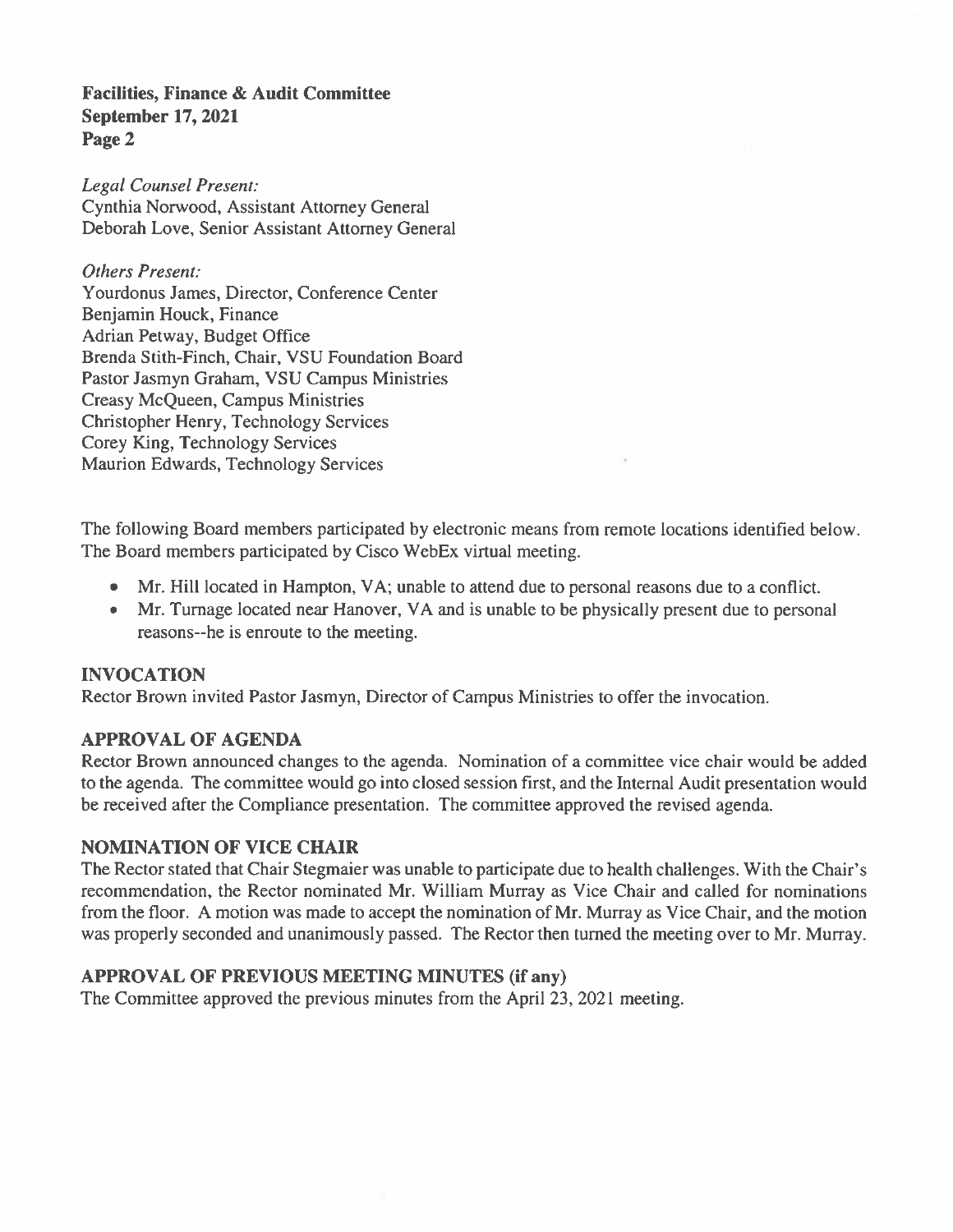**Facilities, Finance & Audit Committee September 17, 2021** Page 3

### **PRESIDENT'S REMARKS**

President Abdullah commented that the team worked hard on their presentations, and he was excited for them to have the opportunity to present them to the Committee.

### **CLOSED SESSION**

The Chair convened a closed session at 9:10 a.m. for personnel matters related to the employment, assignment, appointment or performance of specific employees, pursuant to Section  $2.2\n-3711(A)(1)$ specifically relating to the performance of a senior leader and a faculty member. The Chair invited Ms. Sheila Alves, Chief Audit Executive, to remain for the first phase of the closed session and President Abdullah to return for the second phase. Cynthia Norwood, Assistant Attorney General, and Deborah Love, Senior Assistant Attorney General also remained for the closed session.

The Board re-convened in opened session with a roll call of voting committee members that the Committee discussed or considered only those public business matters lawfully exempted from open meeting requirements under the Virginia Freedom of Information Act and only such public business matters as were identified in the motions by which the closed meeting was convened.

The Chair read a motion to recommend to the full board that the Rector be authorized to undertake the course of action on a personnel matter in a manner consistent with the discussion in closed sessions. The motion was properly seconded and passed by a roll call vote of 6 to 1; 6 for and 1 against.

## **REPORTS AND RECOMMENDATIONS**

### **Division of Finance**

Upon returning to open session, the Vice Chair called Mr. Davenport, asking that he present a high-level summary due to time constraints. The Vice Chair commended Mr. Davenport and his team for the clarity of the financial reports. Mr. Davenport stated that the University has a historic year ending with a surplus of about \$62 million this year, noting that this money is attributable to the \$30 million gift from MacKenzie Scott, federal funding for Covid-19 stimulus funding, and additional funds from the state.

### **Technology Services**

Mr. Harris stated the university has a lot of projects underway to move forward. He provided a framework for higher education in the Board's materials along with diagram of the system VSU has in place. Mr. Harris also emphasized the Technology Services focus on cybersecurity to manage daily threats to university systems.

### **Institutional Compliance**

The Vice Chair called Ms. King-Casey to give an update on Institutional Compliance. The Vice Chair encouraged her not to feel pressured to skip over anything material related to compliance.

Ms. King-Casey introduced herself and provided some background on her relevant experience in the legal and compliance areas. She highlighted several key past accomplishments that are relevant to the work she is undertaking at VSU, including leading an overhaul of the use of outside counsel at the Office of the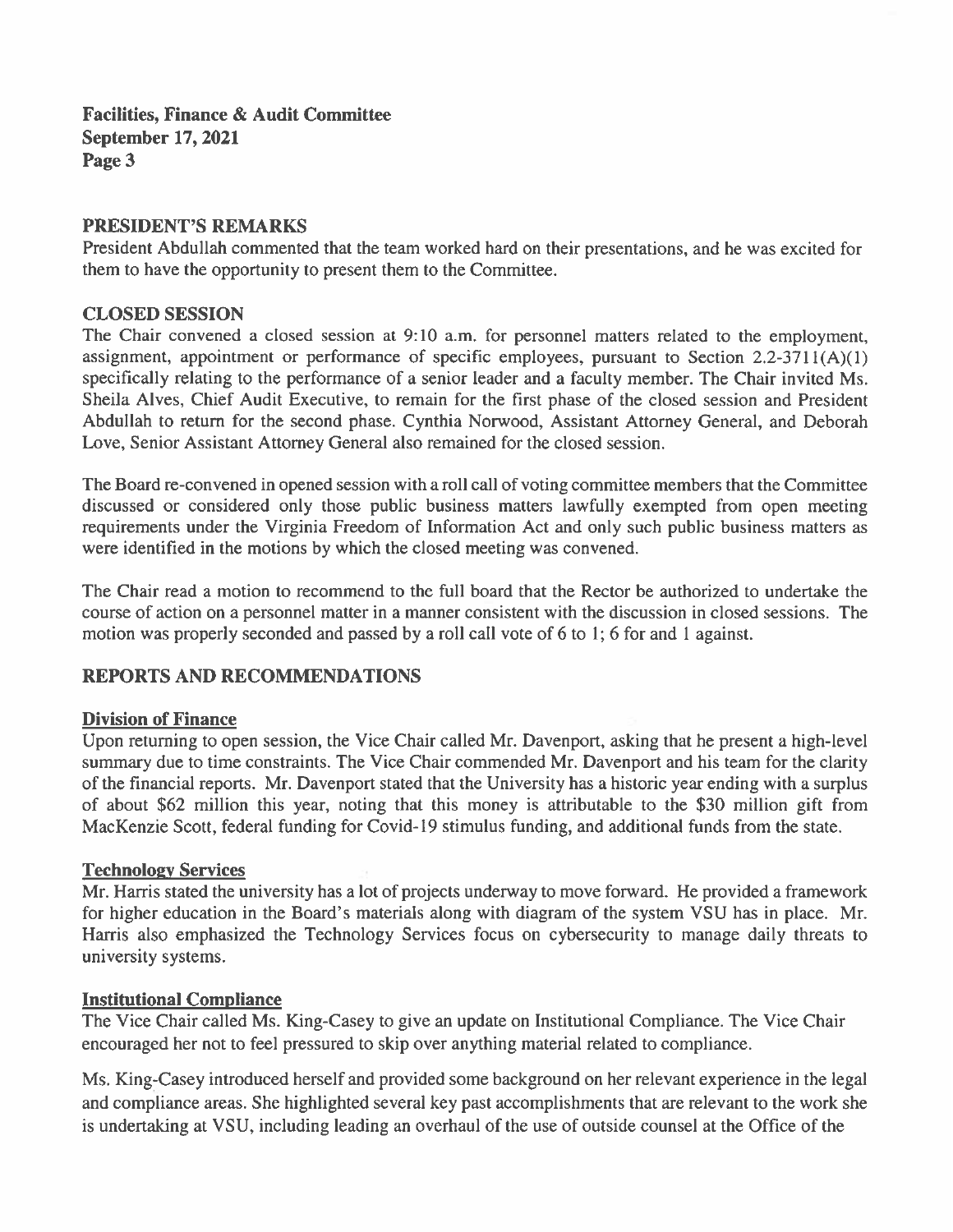# **Facilities, Finance & Audit Committee September 17, 2021** Page 4

Attorney General, resulting in a savings of \$1 million per year and a net amount spent annually which was much less than similarly situated states. Ms. King-Casey explained the high-level objectives of the Office of Compliance, providing a definition of compliance and establishing a role for the compliance program within the university. She emphasized the goal of efficient use of resources in order to provide the greatest benefit to students. She also noted that the compliance program will be built around education, training, and accountability.

Ms. King-Casey explained the eight elements of a solid compliance program and outlined the critical elements for establishing a centralized compliance program. She discussed systemic issues such as documentation, training, policies and procedures, lack of integration of parallel work flows, and lack of succession planning and talent management.

Ms. King-Casey presented a plan for the implementation of this centralized compliance program. She explained the risk registry that categorizes and ranks all risk /audit findings, explaining that this registry will prioritize resources, identify overarching themes, and investigate root causes of risks. She then presented a slide summarizing all of the 2019 audit findings, presented an update on the NIFA liability, and concluded her presentation with a recap of the material presented.

A trustee voiced agreement with the overall approach and commended Ms. King-Casey for the amount of progress made by the Internal Compliance area within six months.

## **Division of Internal Audit**

The Vice Chair called Ms. Alves, who started her presentation with an update on the corrective action plan. She provided follow up on information received relating to certain cases, noting what needs to be done to have these cases cleared. She provided an update on what items have made it to completion. She thanked Jane Harris and Dale Mason for the work they put forth to clear several items in their respective areas.

Ms. Alves presented a table summarizing the length of time outstanding for each corrective action item. She presented an update on the grants audit and also on the NIFA matter, noting the additional semiannual reporting requirement and also the 800k in grant funds that was unfrozen by NIFA. Ms. Alves also discussed policies and procedures relating to Procurement, the Title III program, and issues related to accounts receivable.

Ms. Alves announced that she was able to hire a new person who is going to be able to help with software tools relating to internal audit. She concluded by noting the consulting services provided by Internal Audit and highlighting the highest possible feedback received by Malika Blume for her work on the grants audit.